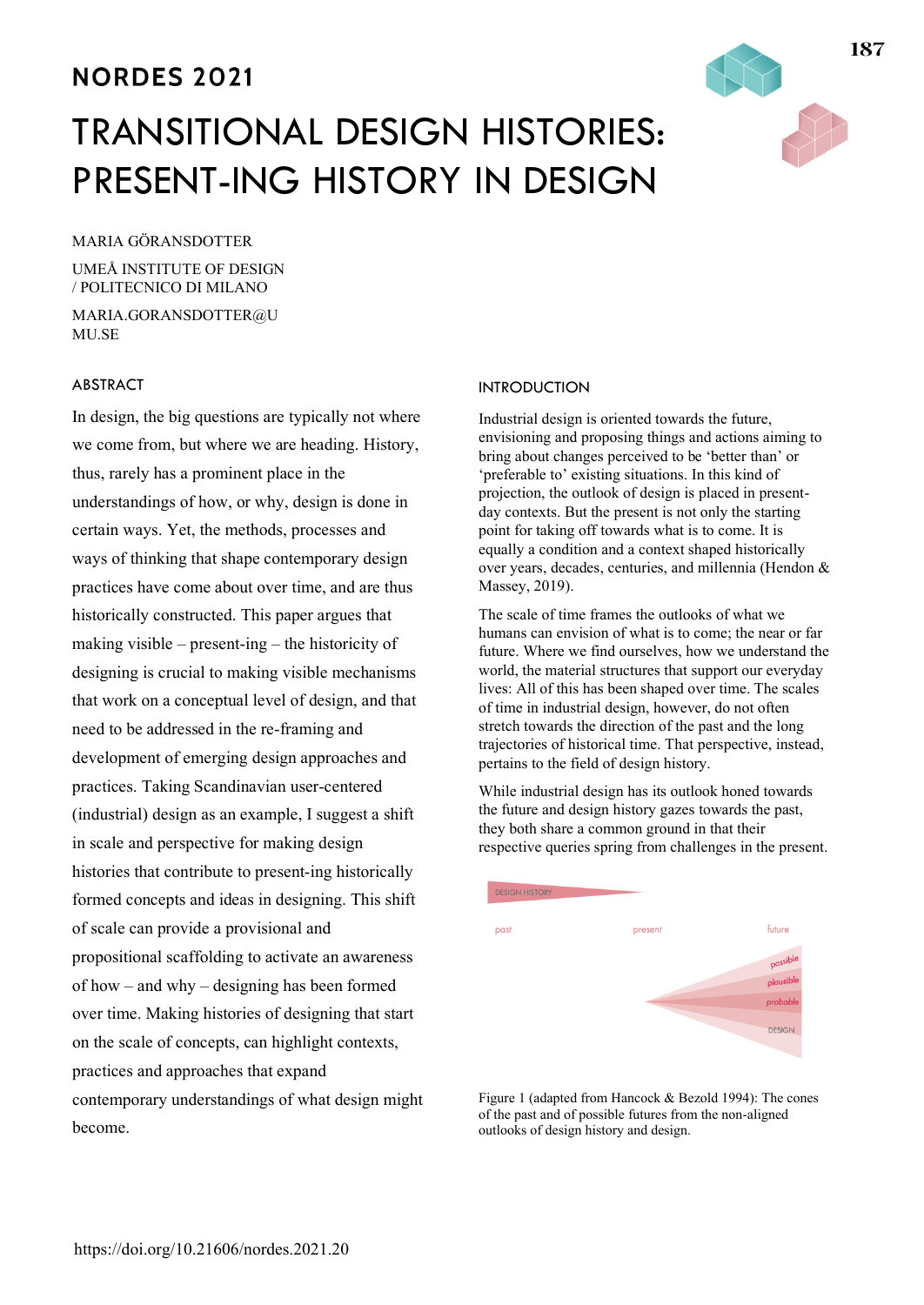The above illustration of the disconnect between design and design history, is based on how the 'futures cone' is often used to describe the relationship between present situations and the futures possible to envision. From design's point of view, the line of vision opens up towards a range of futures, more or less probable, that could be made to come about through proposals and interventions made through acts of designing; through practice. Design history's outlook tends to sit in relation to design understood as a product or result of designing. This in no way means that design history only engages with 'objects' – its scope is much wider than so. Contemporary design history critically questions both present and past understandings of design, and it does so with regard to investigating what has been regarded as practices of designing, how ideas of design have been mediated, and how consumption and everyday practices have formed understandings and meaning-making in the field of design.

These diagrams build on taxonomies established in futurology, taking on the form of a cone that expands and broadens from a point in the present towards futures that range between probable, possible, potential and preferable (Henchey 1978; Hancock & Bezold 1994). Depending on choices made and actions taken in the present, the idea is that the line of vision opens up towards a range of possibilities, among which what is 'preferable' can be called into question in different ways. These cones of potential futures have become fairly frequently used to visualize and critically discuss how to handle complex issues of possibility and preferability in relation to futuring (Dunne & Raby 2013) and de-futuring (Redström 2017) in design. In these projections, however, the past is all but invisible.

My proposal is that history would need to be made more present in designing, and that this opens up spaces for thinking otherwise about futures in terms of possibility and preferability (Abdullah 2017). This present-ing of history can speak to to temporality, extending explorations of designing in time to considering time in experiences and impacts of design in scales of everything from seconds to centuries (Hendon & Massey, 2019). Another way to make history present would be to go about the making of design histories with the aim of drawing forth the historicity of design itself: of the ways of thinking and working that are so fundamental to ideas of what design 'is', that they are more or less taken for granted. These design histories do not aim to describe what design is or has been, but instead aim to probe what design could become if we could think or approach it otherwise.

Present-ing history in design through investigations of core concepts that frame and ground much of contemporary design practice and design inquiry, two things follow: One is that other events, situations, things and contexts will be highlighted as relevant to

understanding design in the present. The other is that such design histories are transitional (Göransdotter 2020), in that they scaffold other outlooks on contemporary issues in design through re-framing the outlook of design history from a conceptual level.

#### HISTORIES OF WHAT?

When industrial design once was called into being, much attention was focused on questioning what things should look and be like, and what the relationship between designing and production should be. With time, a wide range of methods, tools and processes for designing have been developed to allow industrial design to take on challenges that changes in materials, technologies, and societal structures have brought to design and to the situations in which designing takes place. Throughout these transformations, designing has always been about making things as much as about developing ways of designing that support handling changes in the present and proposing alternatives and futures that could be both possible and somehow also preferable to strive towards. (Sanders & Stappers 2014).

Questions of what designing can be have thus increasingly moved towards issues of process and practice. In developing theories and practices within designing, this has shifted the emphasis to *how* design should be done – in which constellations, with which methods – to support transformations, rather than beginning with questions of *what* design results or design objects should be like. How, for example, do situations of designing relate to situations of use, and how would open-ended processes of designing work, where there might be no definitive beginnings or endings of design projects or no clear boundaries between 'designers' and 'users'? (Giaccardi & Redström 2020; Le Dantec & DiSalvo 2013; Björgvinsson 2008).

The purpose of making design histories from the viewpoints of contemporary core concepts in designing is therefore not a matter of tracing the geneaology of the design profession, of certain methods, or of specific ways of working in designing. It is more of an archeology of ideas and approaches that have shaped the methods, tools and processes introduced into designing – investigating the contexts and situations that have called for establishing certain ways of doing design. Framing design histories in light of the historicity of how contemporary design concepts have emerged and become established provides a scaffolding for seeing other potential futures (Hunt 2020). Following Hunt's proposal of a scalar framing that opens up new perspectives and possibilities of addressing a problem or situation, when changing the scales design historical studies, the questions posed will change, as will the conceptual spaces that become visible. From a perspective of investigating how core concepts and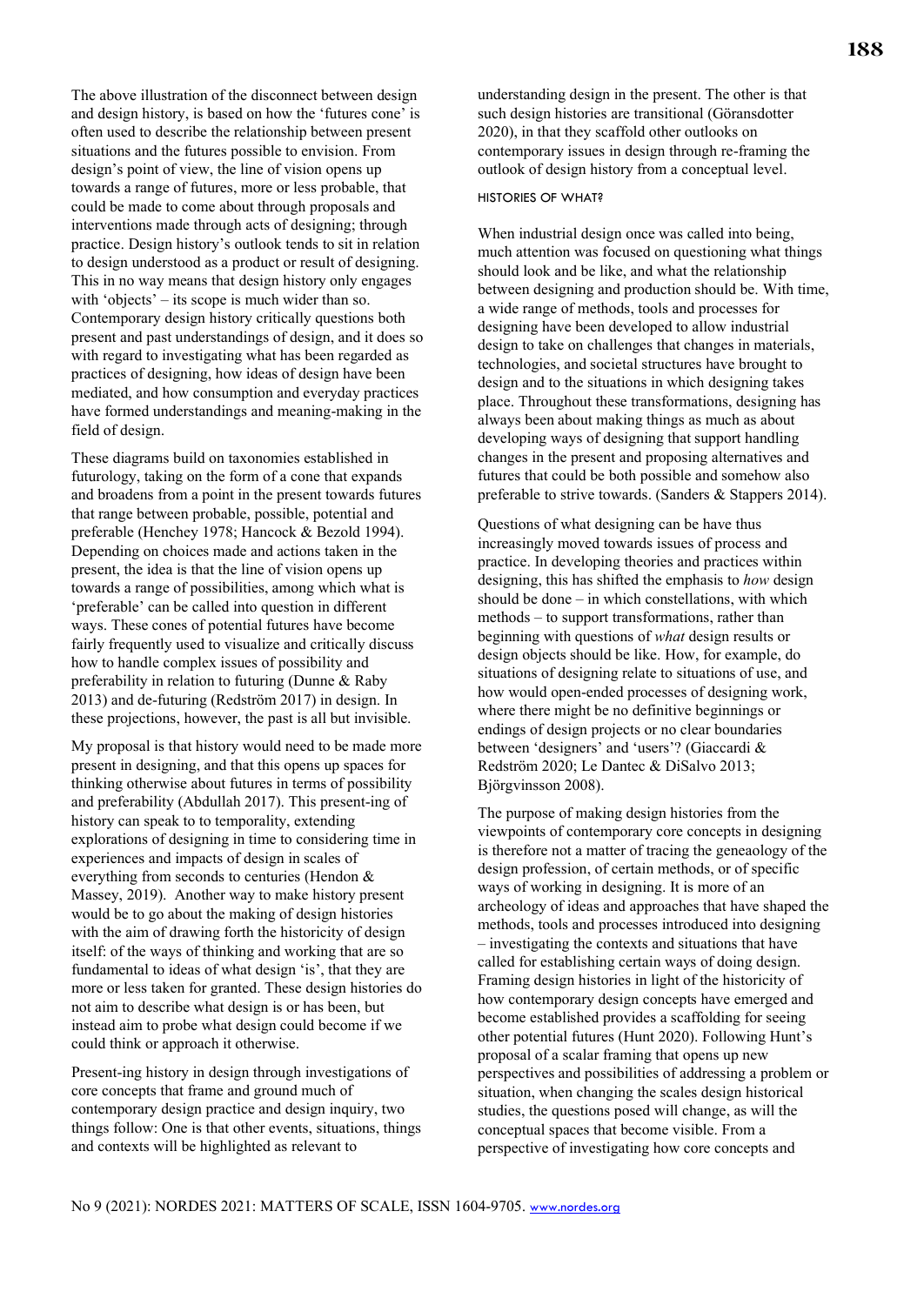foundational practices have entered and formed designing, the inquiry becomes redirected from what it is that design makes, to questioning what it is that makes design.

#### HISTORIES FROM WHERE?

As industrial design has shifted and expanded its field of interest towards inquiring into processes of designing, the orientation towards design understood as products is still quite prominent in design history. This does not mean that design history is only interested in objects or things. Indeed, critical approaches in design history open up for understanding design things and design practices in relation to contexts of the past as well as in light of present-day issues with regard to production, consumption and mediation, and to processes of the creation of meaning and value. (Julier et al. 2019; Margolin 2015; Maffei 2009).

Handling complexities in various ways in order to find a space from where to aim for a preferable future, is at the core of design. Thus, inherent to design are fluid and changing approaches to its own practice as well as to the definitions of what 'design' can be. Johan Redström (2017) has proposed approaching definitions of 'design' as a fluid and continuous spectrum spanning between what 'a design' could be to what 'designing' is understood to be. In this spectrum, or scale, ideas and definitions of what design 'is' work simultaneously and interconnectedly on different levels: from particulars, such as products, to the scale of paradigms formed and forming certain ideas and world views of design that are more or less expressly articulated as 'universal' or 'general'—not in the sense of being universally valid, but in the sense of having a strong impact on and central position in understandings of what designing is about.



What a desian is

Figure 2 (adapted from Redström 2017, p 39): Design understood fluidly, as a spectrum ranging between the particular and the general.

My point here, is not that design history would deal only with objects – but rather that design history often looks towards the past from an object-oriented *position*. The questions design history grapples with critically engage with matters of design in terms of meanings and concepts, practice and profession. It does so from positions of questioning, amongst other, what design things might be, and what kinds of understandings of design could be sparked from considering things differently – or different things – in making design

# histories (e.g. Attfield 2000; Fallan 2019; Huppatz 2020)

In much of current design research and contemporary design practice, the outlook from which questions are raised and probed is predominantly one that is *positioned* in designing as practice: By means of what kinds of methods could design address complex contemporary and emerging challenges? What would design processes look like, to allow working from a non-anthropocentric standpoint?

As design situations change, the ways designing is done also need to change. With design moving into other fields than those from which it once sprang, questions arise that at once radically and gradually will affect the core concepts in design. What is it to work with 'formgiving' – one of the very foundations from which designing has sprung – when 'form' becomes intangible, experiential and temporally fleeting rather than material, physical and lasting? Or, in a design approach such as user-centered design: how should the designer's intent weigh against users' influence on design decisions? How should design situations be set up to open up for broad participation in designing and use by not only 'users', but for broader understandings of stakeholders and situations before, during and after designing taking place?

In design's transformation, there has over time been a continuous development of methods, processes and concepts in designing that are anything but stable over time. In making histories that speak to this changing character of design and designing, there a stable definition of design would not be the starting point. Instead, the outlook of design history shifts to a position that takes on view-points of concepts and ideas that shape the ways designing currently is done.

This way of thinking of 'design' is "not to be read as a shift from design as a thing on one end to design as activity on the other, but rather as the span between a distinct outcome and the overall effort that produces such outcomes." (Redström 2017, p. 39). Instead of contributing to accounting for past practices that could affirm or dispute definitions of design and designing, the scope here is to make histories that contribute to expanding the conceptual spaces of thinking and doing design.

By shifting the outlook of design history from product to process – from things to thinking – foundational concepts and central methods in design become key to explore. This shift of position, in which design histories can provide a sort of provisional and propositional scaffolding (Hunt 2020) that activates an awareness of how – and why – the ways we design have been formed over time. Transitional design histories aim to engage in a continued re-positioning of perspectives on what is

What desianina is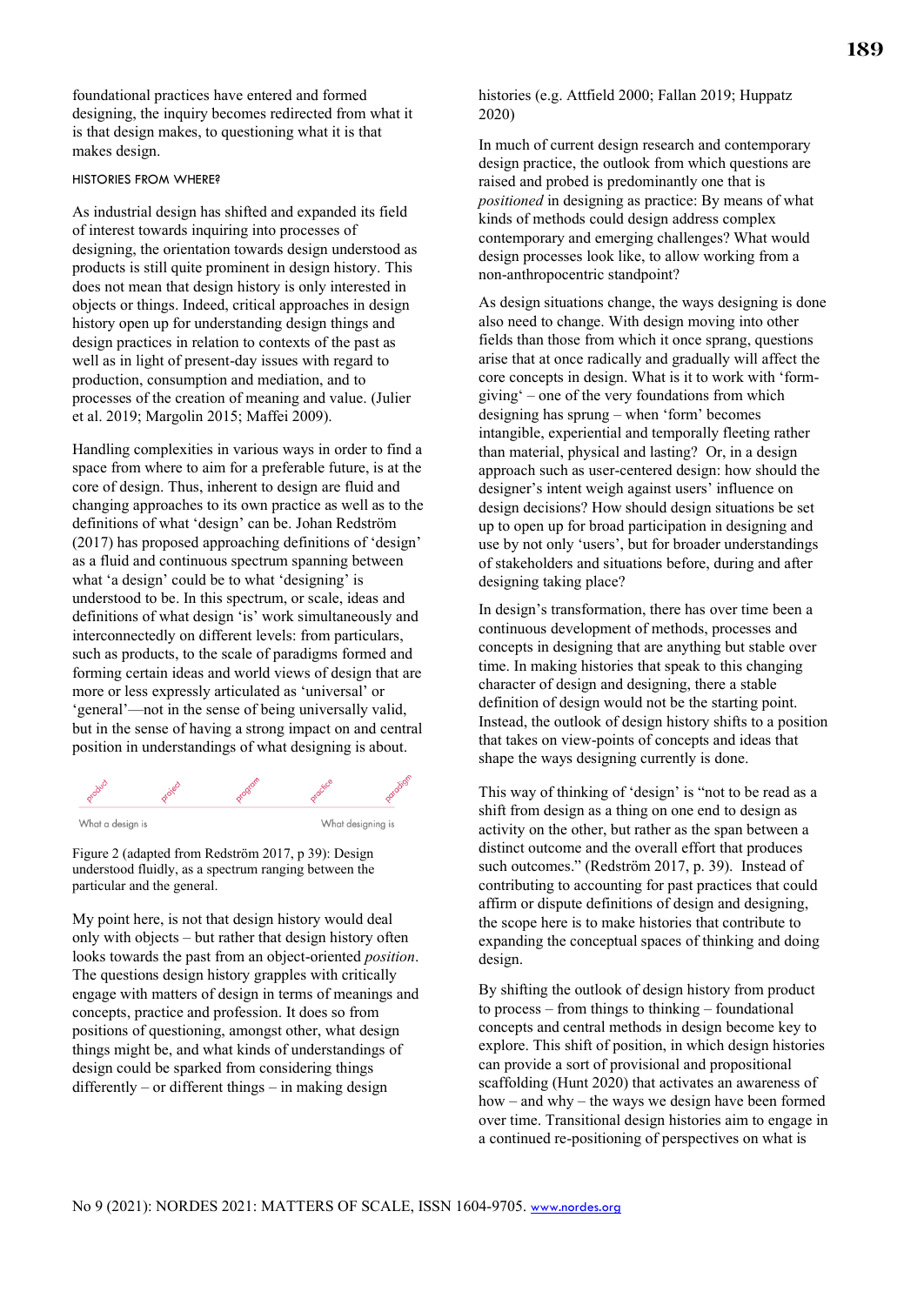perceived as relevant, and difficult, in present design situations.



Figure 3 Bringing toether the outlooks of design history and design.

#### WHERE WE STAND, WHAT WE SEE

When transitional design histories are made from other perspectives, from designing, what seems relevant for us to pay attention to in the past will change as will the methods applied to probe new aspects of making histories. The 'transition' intended is thus not meant to be a passage from one clearly defined state or practice to another, or from a 'now' to a 'then,' but something more akin to a quality or a logic in how this sort of history proposes to work.

The above illustrations of the cone of potential futures and its relation to the histories of design are built around the idea of gazing in a certain direction, from a particular point that gives a specific perspective allowing some things and not others to come into view. Taking a perspective on something has to do with several things: Where we place ourselves in order to look at something, what we use to help us look. A perspective, historically, was a sort of telescope – something to look through that made it possible to see distant things up close. What a perspective enables us to see and how we then represent and handle that which was previously hidden from sight, varies depending on what types of lenses we apply.

What is possible or not to see depends on how wide or narrow the frame of vision becomes when applying a perspective, and where the focus point of the perspective as lens lies. As the intention of transitional design histories is to contribute to critically exploring what design could become through activating an awareness of design's historicity, the shift in perspective here consists of applying historical lenses from a position in contemporary designing, shifting both frame

of vision and focus in regard to what sorts of histories to go looking for.

From a position in present-day designing, looking to the past through the lenses of core concepts and methods in current design, this will bring into view ideas, practices and contexts within cultural and societal agendas that not only have allowed but perhaps also pushed for certain types of design practices to take form (Göransdotter & Redström 2018). But we might also see what that means for the limits these ways of doing design carry with them in the situations they are expected to address, and in terms of the norms and values that shaped them and that now might be perpetuated through design.

# PRODUCTS AND PRACTICES: AN EXAMPLE FROM SWEDISH USER-CENTERED DESIGN

What would change, then, if one were to shift the outlook of design histories towards practices rather than products, working with illuminating core concepts in contemporary designing? To give a very brief example, let us consider the user-centered design approaches that have held a strong presence in the Scandinavian industrial design context that I am a part of, and how histories of these have so far been narrated.

Considering that user-centered design has had a quite substantial impact in Sweden – and in the kinds of designing that have continued to build on approaches of 'Scandinavian user-centered and participatory design' – it might be somewhat surprising to note that Swedish design histories do not to any prominent extent include narratives of user-centered design. While collaborative and user-centered designing brought about the exploration and invention of new methods and different processes in design, the considerations of what that meant for developments in designing are relatively invisible in a Swedish design historical context.

Even in cases where the "common knowledge" is that the period between 1960 and 1980 was one when designers increasingly begin to develop new methods for understanding and working with users, the processual, conceptual and methodological perspectives on design as design*ing* are rarely present. While ergonomic or design-for-all-aspects are indeed included in some in Swedish design histories, the focus is rather on the formgiving of products that came out of these processes, and not on methods development of collaborative designing or what that meant for changes in design practices.

At design consultancies such as Stockholm-based Ergonomi Design Gruppen, explorations of new methods for designing together with people emerged in the late 1960s and early 1970s. The work carried out,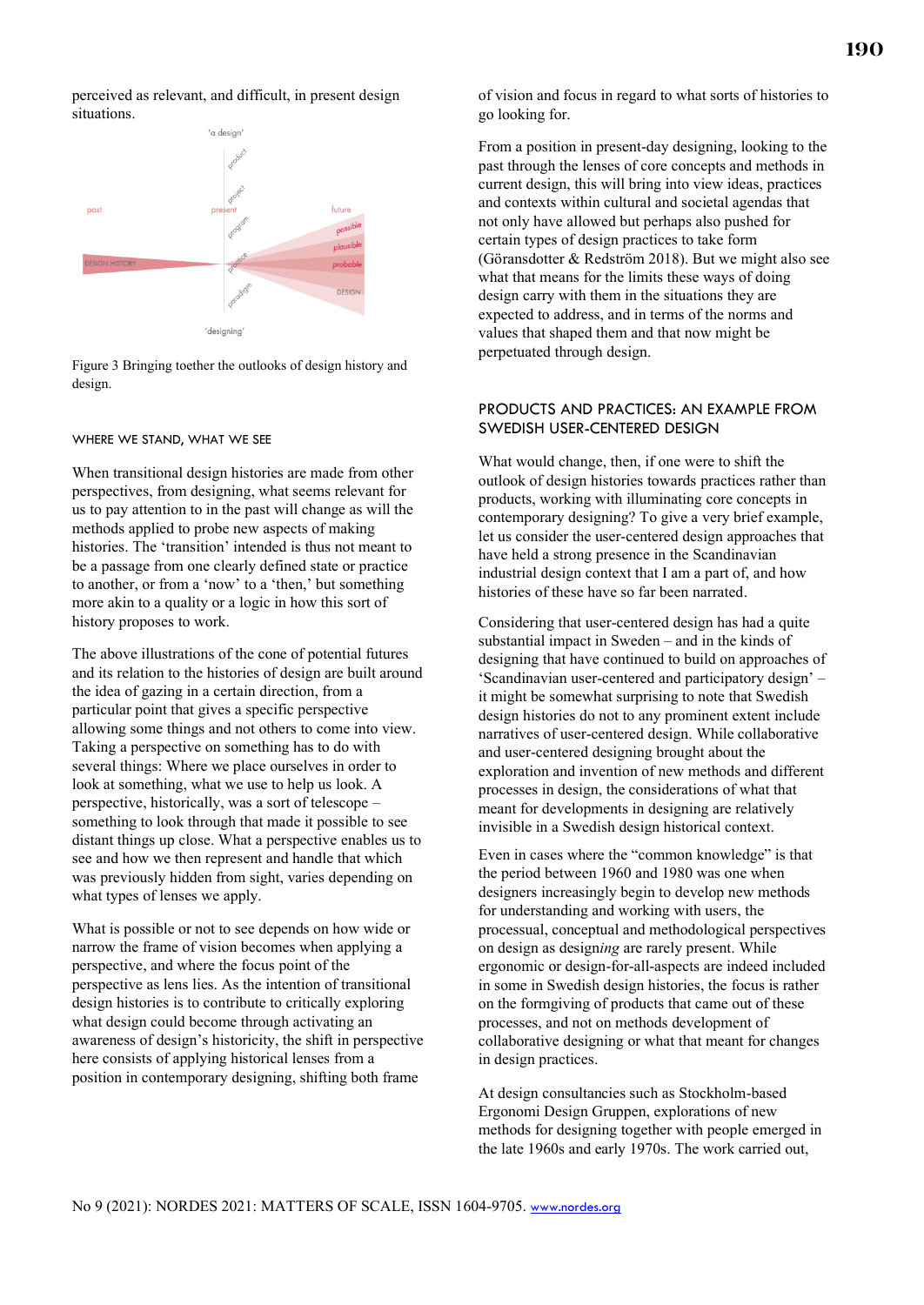for example, together with 'disabled' people in the development of different aids and tools, led to the introduction of user-centered methods in designing tools also for professional use. In the mid-1970s, a series of screwdrivers was redesigned with a starting point in ergonomic user studies and interviews with people working professionally with these tools. Using video filming, different work situations were studied and analysed, and iterative prototyping then took place together with users in regard to grips, torques, and handle sizes.

This way of working with users at Ergonomi Design Gruppen is described by Swedish design historian Lasse Brunnström as a "tangible work method with consumers as co-creators in the design process [that] shall be seen as a further development of the 1940s Swedish tradition of consumer research." (Brunnström 1997, 302) While noting this longer historical trajectory of the emergence of new design methods, the shift in design practice brought about in working with users is not further highlighted in this Swedish design history publication, besides stating that it has "given exceptionally good results, but at the price of both time-consuming work and high costs." Risks with the process are noted, such as designers possibly nudging "test persons" in desired design directions, or that the methods might entail the designer abdicating from "design responsibility and simply give people what they want". (Brunnström 1997, 321)

Similarly, design historian Kerstin Wickman also does bring attention to the rise of ergonomics in Swedish industrial design in her history over the design consultancy A&E (Wickman 2018). Against a background of the crafts-based and traditional Swedish design education of the 1950s and 1960s, she highlights the dissatisfaction and critique among young designers that surfaced as critiques of the roles of designers in relation to social responsibility. While the publication does pay a good deal of attention to design processes from the perspective of form work, and different stages of iterative prototyping of products in relation to ergonomics, materials and production techniques, there is hardly any mention of what the new user-centered methods for designing entailed.

Overviews of Swedish industrial design point to the 1970s turn towards 'design for the disabled' or 'design for all' as important for establishing ergonomics and inclusion as central aspects of Swedish design. Examples presented are mainly everyday utensils such as knives and forks designed for disabled persons, and screwdrivers or other ergonomic hand tools for professionals. Products tend to be described as things in which the aspects of "function" and "aesthetics" came together, for example in "handicap adapted products", which would make these suited to "everyone". With the focus on design as products rather than as process, in

the turn towards 'design for all' these are presented as designers' reactions to broader societal issues and discussions on equality, democracy and critiques of consumption. Simultaneously, and perhaps sometimes more explicitly, the formal qualities of these designed object are emphasised from a perspective of their having been "awarded design prizes and are exhibited in design museums around the world, not least because they, besides being ergonomically functional, have had a beautiful form." (Brunnström 1997, 321)

In the focus on design as materiality, as actions of continuity and disruption in form, design's history is largely approached from a form-giving point of view. In these Swedish design histories, the changes in process and perspective in designing brought about when developing methods for user-centered design is, at best, touched upon in relation to ergonomic design and design for all. Overall, what comes across in this historical account is a strong emphasis on the role that work-life ergonomics, safety and security perspectives and design for disabilities have had on Swedish design. This is of course a valid account in many ways. The innovative design and engineering work carried out in this context are undisputable – but in telling the story in this way, a blind eye is turned to what contexts and design situations have brought in terms of opening up new spaces for design, and new methods and practices through formulating ideas of 'design' and 'use' through practice. How ideas of 'use' and 'users' have entered into design practices, adapting methods, tools and processes brought in from other fields into the realm of designing, will not very easily be visible in histories of design that have the main emphasis on design as result or product.

As research and approaches in user-centered and participatory design have continued to evolve, one of its core concepts seems to have become increasingly difficult to handle: that of the 'user'.(Ahmed 2019; Ebbesen 2019; Redström 2008). In participatory usercentered design, conceptual difficulties also emerge when collaboration in designing take on formats that blur the boundaries between 'designers' and 'users' – not only in terms of roles, power, expertise and accountability but also in terms of non-human agency in designing (Forlano 2017).

Despite, or perhaps because of, its centrality to many methods and orientations in design, who or what a 'user' is in regard to roles and agency in designing is not at all very straightforward. As design moves into situations that are not clearly defined as to when designing starts and ends, the 'use' designed for is neither easily attributed to a single context, a stable technology, nor to a readily defined type of profession or group of people. Who the 'user' might be, what 'use'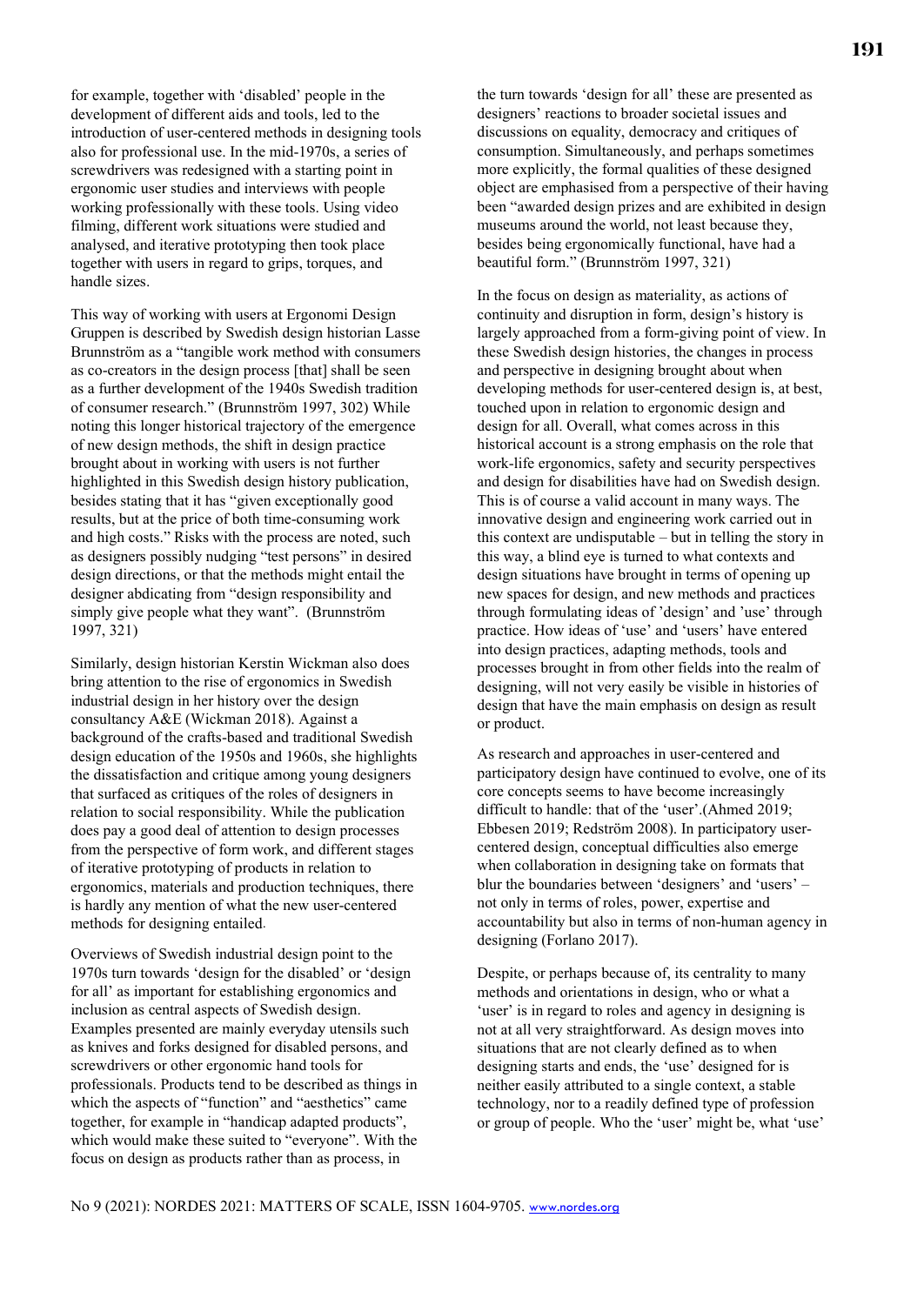will entail, and how it might change over time is, therefore, becoming increasingly hard to say.

At the same time, many of the methods and tools adopted within user-centered designing continue to form central components in emerging practices that aim to challenge generalizing, instrumentalist and anthropocentrinc ideas in 'user'-centered designing. Design histories that could support shedding new light on the historicity of conceptual components embedded in ways of thinking and doing design, therefore, would need to engage with design*ing* in order to probe what this means for shaping or limiting emerging practices.

Shifting the outlook towards histories of user-centered Swedish design from a perspective of practice, I have previously explored what might become visible in applying the concept of "use" (Göransdotter 2020, 135- 201). In a study of 1940s Sweden and the programme of designing a new type of welfare state – materially as well as ideally – I investigated how the concept of 'use' emerged in so-called dwelling-habit investigations.



uppehalla sig mest i detta rum under sin tid hemma på dagen och frekventerar de övriga utrymnena mycket ligter dett ben 2-åriga flickan sover hos föräldarna i det andra dagen mest i vardagarummet, men uppehaller sig under Barn 5 (fig. 9)

nden. På dagen är som reg avseenden. På dagen är som regel en eller jemellemmarna frånvarande, men på nat vara med och dela på sovplatsutymmet. Vil och hur dessa möjligheter utnytt at som betal som starte som betal som betal som betal som betal som

Figure 4. A 'voluntary overcrowding' illustrating a mismatch between intended and actual use, from a dwelling survey conducted in the early 1940s and published as *Bostadsvanor och bostadsnormer* (1964)*.* A family of 4 all sleep in one room, while the parlor remains un-used on a daily basis.

These were studies of ordinary people's everyday life conducted with the aims of improving the design of dwellings as well as the design of furniture and household objects. In surveys, interviews and observations the interiors of Swedish families' homes were documented in writing as well as in images and plan drawings, and the main question of the surveys revolved around 'use': How and where did people sleep, eat, do homework, listen to the radio, carry out chores or just spend time together? What kinds of things did they have in their homes, and how were they used on a daily basis?

The concept of use, as approached in the context of dwelling surveys and home reform, was formed in a historical situation where the explicit intention was to enable certain ways of using the home, while disabling others, through design. Simultaneously, active efforts were made to shape the ways people lived on an everyday basis by initiating broad educational programs that targeted the consumption of certain things and specific ways to use them. This goes both for the instrumental or rational use tied to enabling or fostering a particular individual behaviour in relation to specific things or environments, and for a more collective and systemic design program aiming to bring about new norms, practices and socio-material (infra)structures that would support new ways of life.

The case study of applying the concept of 'use' in making a transitional design history of 1940s home and furniture design provided a backdrop for the understanding certain mechanisms that shaped the latter emergence of Scandinavian user-centered and participatory design. Articulations of ideas of 'use' and 'users' in design came forth in activities aiming to address housing issues and reforms of everyday practices. In this process, the tensions between design intent and real use came to be explicitly considered and addressed, in ways that might also provide entry points to reflecting on how to negotiate the inherent tensions between ideal and real, potentiality and actuality, embedded in concepts and methods associated with contemporary user-centered designing.

Applying the concept of 'use' in design not only requires attention to the process and future proposed situations of design in regard to the expectations or limitations envisioned in future use. Going back to the historical contexts in which ideas of 'use' became important to address in the process of designing, one can argue that the concepts of 'use' and 'user' will most likely always come with embedded understandings and mechanisms of intentionality and limitation in regard to what 'use' can be. Rather than trying to find ways to upheave or dismantle perceived problems associated with dichotomies such as designer-user, or intended useactual use, we might approach these inherent conflicts historically embedded within the concept of 'use' as that which might make it possible to create openings for thinking and doing things differently.

# PROTOTYPING HISTORIES

One way of scaffolding an awareness of design's historicity, is through approaching design histories as suggestions for a way of seeing design rather than as accounts of what design actually is or has been. This means that design histories, as sketched in the very brief above example, can be made and handled as prototypes in a way similar to how prototyping is applied in iterative and explorative manners in design and design research. Following this, histories made as prototypes must be open, possible to adjust and change after trying them out, but still solid enough to be able to provide a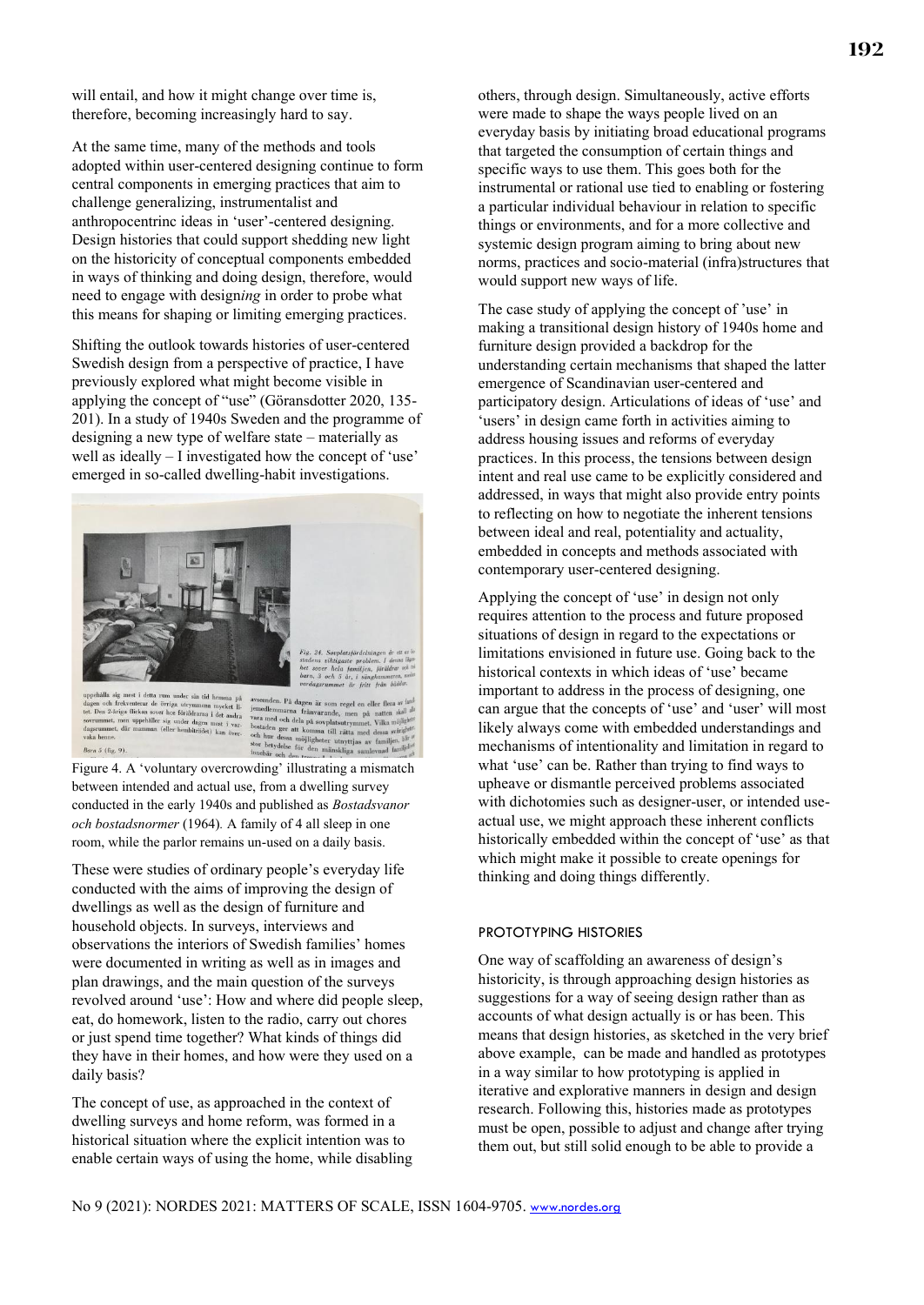certain functionality or experience that allows for specific aspects of an idea or a proposal to be investigated.

Prototypes can be made in different degrees of fidelity and finish, choosing materials and assemblies to make them look or work similarly or the same as a finished version would. The prototypes made in this study were made to look and work as histories, as historical representations. That these prototypes have worked as histories seems reasonable enough, but the question is if they work as transitional design histories? For that to be the case, these histories would have activated an awareness of design's historicity in designing, provided openings towards thinking and doing design differently, and also themselves be open to shifting and changing as designing changes.

Taking historical perspectives on concepts and methods at the core of designing today, it becomes clear that design's foundations are not all that stable as they sometimes might seem to be. (Redström 2017) What also comes across, is that ideas and practices have come into design at certain points in time that have contributed to forming embedded concepts and methods that design still uses, but without there being an awareness of what this historical layering implies for designing.

The proposal that design histories should be made as prototypes that are open and changing largely springs out of an attention to the conceptual foundations of designing and their inherent instabilities. Since design is directed towards change, and based in conceptual foundations that themselves are fluid and unstable, design histories that aim to support such change must also themselves be unstable and open to change. This means that transitional design histories will need to change in relation to designing, in response to what the conceptual foundations seem to be and how activating an awareness of design's historicity could open up for seeing certain situations and practices differently.

#### INSTABILITIES AND POSSIBILITIES

Turning a historical attention towards designing, and using concepts as lenses for the analysis, central concepts in design can come actively into view as not only 'being there,' but actually 'having become' what they are at certain points in time, and over time. With time, however, they change form and shift meaning, as ideas proposing new understandings or practices play into defining the concept. Activating the historicity of designing thus also activates the instabilities that design necessarily has to work with, if the ambition is to not only replicate the existing but to make possible understanding how designing could be something different.

Approaching design histories as transitional aims to highlight what it could mean for design that several of its core concepts – use, participation, and even the concept of 'design' itself – are anything but stable, temporally as well as situationally. As design moves in different directions, the outlooks from designing towards relevant histories also changes. In working with instability rather than solidity, questions rather than definitions can support in finding historical instances that shed light on why certain aspects of designing are difficult to handle given the concepts and methods we have at hand.

Through histories that address the historicity of designing, values and world views embedded in design's foundations can be drawn forth in terms of their capacity to respond to issues at hand. In order to work towards doing design in ways that make other futures possible than ones that are visible from our current perspective of practice, design's conceptual foundations will necessarily need to change. In tackling issues of living together, sharing resources and making decisions in ways different from those that have been guided by the logics of progress, industrialism and consumerism, design needs to change (Escobar 2018; Fry 2019). For this, the frameworks and world views governing how design is understood and practiced also need to change. (Willis 2006). An awareness of design's historicity can open up other understandings of what is made possible in design – in terms of proposing changes of how design could be done differently.

In contemporary and emerging design practices that emphasise the need for design-driven change towards more sustainable futures (eg. participatory design, transition design, design for social innovation), a foundational idea is that power needs to be redistributed and renegotiated on global as well as local scales of designing. Transition design, for example, aims to change postures and mindsets, activating participatory design practices in new ways of designing that can support behavioural change on individual levels as well as systemic and values-based changes in order to create conditions for a sustainable and resilient society. (Kossoff et al. 2015; Tonkinwise 2019; Irwin 2019) The perspectives applied in transition design bring together multiple disciplines and practices, emphasising that transitions towards sustainment are complex processes that take time – and that fundamentally need to actively work with changing ways of thinking. These are by no means easy things to address. Bringing the historicity of design concepts to the fore will not in any way resolve these difficulties. But what it can contribute with is an awareness of how such negotiations between prescribing and making possible, limiting and opening up designing, have been formed historically and how the historicity of these concepts is at work in contemporary and emerging design practices.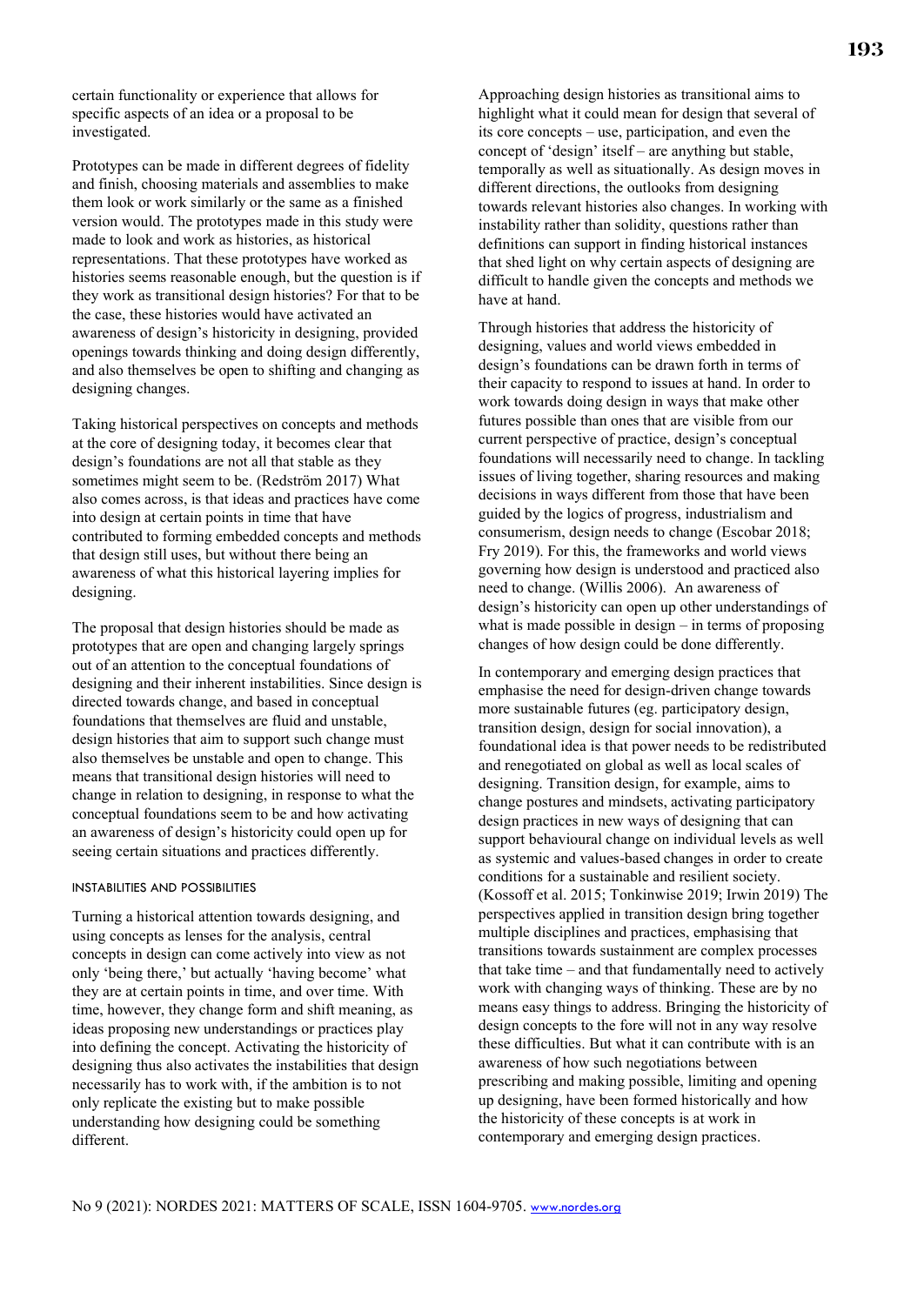Different complex design decisions and programmatic ambitions will necessarily bring about conflicting agendas on both practical and project levels when we try to design differently. Over time, as other design practices emerge, the design histories that resonate with these will also need to change if they are to be meaningful for design. From what we see and where we stand, then, practices of designing will probably call for yet other histories. In some parts, they will build on previous design histories: in other aspects, the histories we make will need to be completely different in order to contribute something for design – and also to the histories of what becomes design. Activating historicity in design through the making of transitional design histories aims towards opening up conceptual spaces for thinking and doing design differently.



Figure 5. Different perspectives in the present, connecting to various trajectories of possible pasts, make many potential futures visible and can highlight questions of what is preferable for whom, for what, and for what scale of future vision.

These other outlooks can in turn make it possible to think and see in directions that open up for other potential futures. In this, transitional design histories that work as prototypes help us to understand how our present once might have been an unthinkable future. Activating the scales of temporality, where the past and the future are enmeshed in the present makes a difference for how possibilities in design are envisioned. What might have seemed unreasonable or less-thanplausible routes to take towards the future, can be reconsidered in the light of historical time, from conceptual perspectives.

#### PASTS, PRESENTS, FUTURES

History is made by people. We make it through the way we choose to remember the past, and how we choose to tell stories of it – which is often that which we think of as 'history'. But we make history in many more ways than that. Everything we make and put in the world becomes history that shapes our ideas of the past as well as our understandings of the present. How we think, how we behave, how we relate to each other – in short,

how we live our everyday lives and how we make sense of the world – is thoroughly conditioned by the historical materiality of what we have around us.

As Clive Dilnot (2015) has pointed out, we now find ourselves in a situation where human activity has brought about a state where it is the artificial that conditions existence – human as well as non-human. But design is not only – or even primarily – about making things that take on material presence in our lives. Even more, design is about proposing that things could be otherwise. It is about proposing that we could do things differently: there could be other things that support us living our lives, but above all, there could be different ways to think about what it means to live life.. The ways of living that we can envision are dependent on where we stand, and what we can see from that point of view. If we are to make it possible to see other things, think other thoughts, propose other futures, we need to move to other places that allow for other lines of sight. Purposely re-forming design on the scale of its categories and concepts, could open up new conceptual spaces for actually making different futures both visible and possible.

With this, then, the proposals for what to take action on in the present, given different trajectories possible to discern from the past to our 'now', will also be different. This view continues to change as design's contexts, outlooks, practices and histories change in relation to each other. Different pasts lead to different presents, from which the perspectives on potential futures can be turned in several different directions, depending on where we are able to find footing stable enough to provide a different outlook.

In activating design history in the drawing up of trajectories towards possible futures for design, comes responsibilities of ensuring that the outlooks towards pasts as well as towards futures encompass as many aspects as possible. Even if we cannot unmake what has once been made, we can at least do our best to avoid repeating or reinforcing structures and attitudes that further ways of being we actually wish to leave behind. To not end up following trajectories that lead towards defuturing, increased unsustainment, or continued inequity and inequality, the past trajectories that point in those directions need to be challenged through finding other possible histories that re-direct the paths visible to take from here. The futures possible to discern from situated understandings of the present, of the 'now', depend on where that 'now' comes from. The more present positions from where to see different pasts, the broader and more divergent the outlooks towards the future can be. Activating different histories will expand and make a bigger 'now', needed to propose plural potential ways of moving towards other design practices.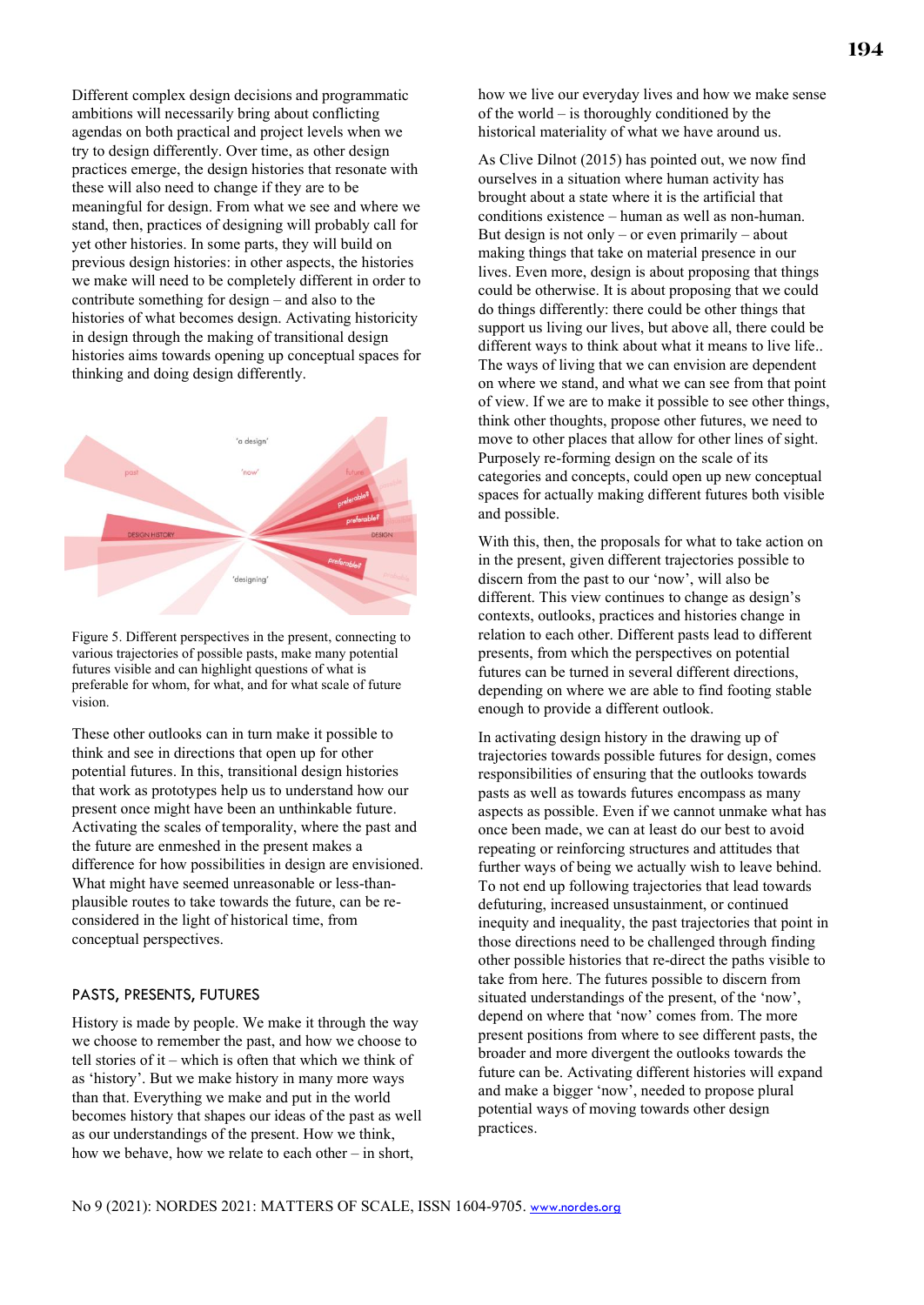#### HISTORICITY AND POSSIBLITY

The ways designing is done – and by/with whom – will necessarily change, as will the outlooks towards what could be relevant histories for making preferable futures (Lindström & Ståhl 2016). And as design always takes place in the present, in a 'now', the future previously envisioned will eventually become a new 'now'. From there, what becomes visible  $-$  in the past, in the present, and as potential futures – will lead to yet other probings into the conceptual foundations of designing.

Even if certain of the foundational concepts in design might seem stable and constant, and even sometimes ahistorical, they do change over time – and they *can* be changed. Through present-ing assumptions and ideas that form these conceptual spaces for designing, it is also possible to address aspects of historicity of the very ways of thinking that guide the choices of what to do, and how to do it, in design.

What it is that we take for granted and what we challenge in design differs depending on the scale and scope of what we make visible in the process. If the conceptual foundations on which design methods and processes are built begin to increasingly be in conflict with emerging understandings governing situations in which design takes place, it is precisely this that calls for a need to explore this in terms of historicity and to call new practices of design into being. (Boehnert 2014)

Unpacking the ideological contents and historical contexts embedded in current designing supports conscious and critical approaches in rethinking and developing existing and emerging design practices. It is crucial that an awareness of design's historicity can support unlearning and unmaking some of the methods, concepts and processes that designing historically was built around (Jones 1980) .This will unavoidably bring about other relationships, other priorities, and thus other dilemmas into designing.

Though history seemingly is about the past, it always has to do with what is relevant and meaningful in the present. The stories we make in the present – the enacted narratives about who 'we' are, what 'we' expect in life, and what futures 'we' aim for – are all shaped by the stories told about the past. Changing the stories we tell about what 'the present' is and where it comes from supports changing how and on what we choose to take action in negotiating what design could actually be making possible *now*. Making things possible, however, is not the same as making things become a reality. The actions and choices that are made based on what could be are always anchored in particular ways of thinking and understanding the world – in certain concepts that guide our interpretations, that form our actions, and that make certain paths more likely to be taken than others.

Making transitional design histories is one way of shifting perspectives not only on, but in, the present. Making many, and other, potential futures come into sight requires creating spaces for a more multi-faceted and diverse 'now.' Many potential pasts speak to many potential understandings of what 'now' could be. This making of a bigger 'now' does not mean including as many perspectives as possible. Going to the etymology of the word, to 'include' originally means 'shutting in' or 'imprisoning'. Rather than shutting in diverse perspectives in a position where their outlooks converge into one, the ambition with prototyping multiple pasts is the drawing forth of many possible trajectories, through multiple presents, towards divergent potential futures.



Figure 6. Transitional design histories respond to fluidity and change, scaffolding conceptual spaces for thinking and doing design differently.

#### REFERENCES

- Abdullah, D. (2017). Design *Otherwise*. Towards a locally-centric design curricula in Jordan. Diss. London: Goldsmiths College, University of London.
- Ahmed, S. (2019) *What's the use? On the uses of use*. Durham & London: Duke University Press.
- Attfield, J. (2000). *Wild things. The material culture of everyday life.* Oxford: Berg.

Binder, T., De Michelis, G., Ehn, P., Jacucci, G., Linde, P. and Wagner, I. (2012) What is the object of design, *CHI conference proceedings 2012,* ACM, 21–30.

Björgvinsson, E. (2008). Open-ended participatory design as prototypical practice. *CoDesign*, *4*(2), 85–99.

Boehnert, J. (2014) Design vs. the Design Industry, *Design Philosophy Papers 2* (vol.12), 119-136.

- Brunnström, L. (1997) *Svensk industridesign: En 1900 talshistoria.* Stockholm: Norstedt
- Cross, N. (2011).*Design Thinking: Understanding how Designers Think and Work.* Oxford: Berg.
- Dunne A. and Raby, F. (2013) *Speculative Everything: Design, Fiction and Social Dreaming*. Cambridge, MA: MIT Press.